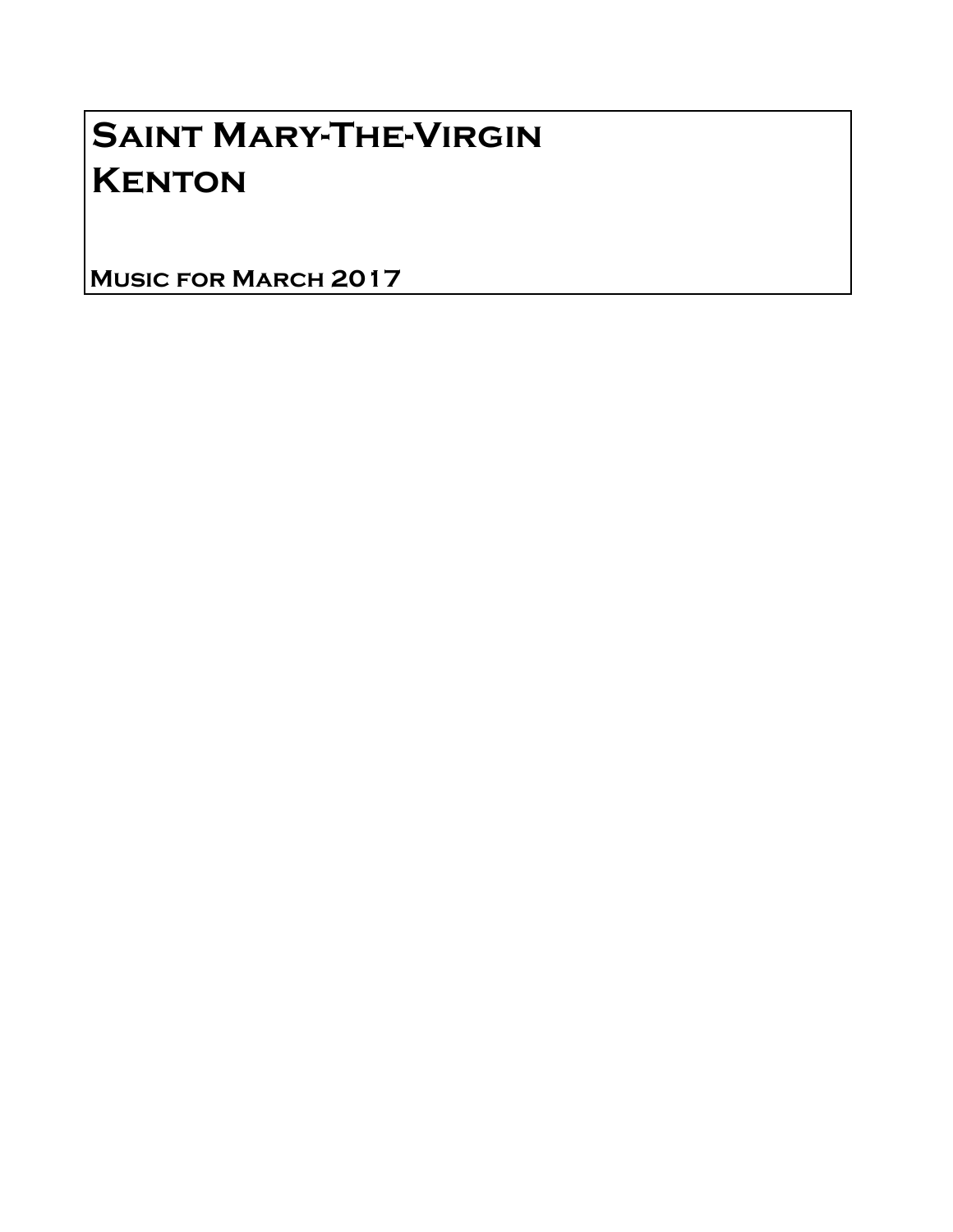| <b>1st March</b>                                | <b>Ash Wednesday</b>          |                                                                                       |
|-------------------------------------------------|-------------------------------|---------------------------------------------------------------------------------------|
| Introit<br><b>Responsorial Psalm</b><br>Gradual | 393<br>Page 21, first setting | Lead us, heavenly Father, lead us                                                     |
| Offertory<br>Communion<br>Recessional           | 70(i)<br>276 (ii)<br>372      | Lord Jesus, think on me<br>Bread of heaven on thee we feed<br>He who would valiant be |
|                                                 | Setting                       | Merbecke                                                                              |
|                                                 | At communion                  | Lord, your Word's our heavenly bread                                                  |
|                                                 |                               |                                                                                       |

## **4th March Station Mass**

| Introit<br><b>Responsorial Psalm</b><br>Gradual | 453               | Stand up! stand up for Jesus                                                            |
|-------------------------------------------------|-------------------|-----------------------------------------------------------------------------------------|
| Offertory<br>Communion<br>Recessional           | 376<br>305<br>368 | I heard the voice of Jesus say<br>Soul of my Saviour<br>Guide me, O thou great redeemer |
|                                                 | Setting           | Merbecke                                                                                |

At communion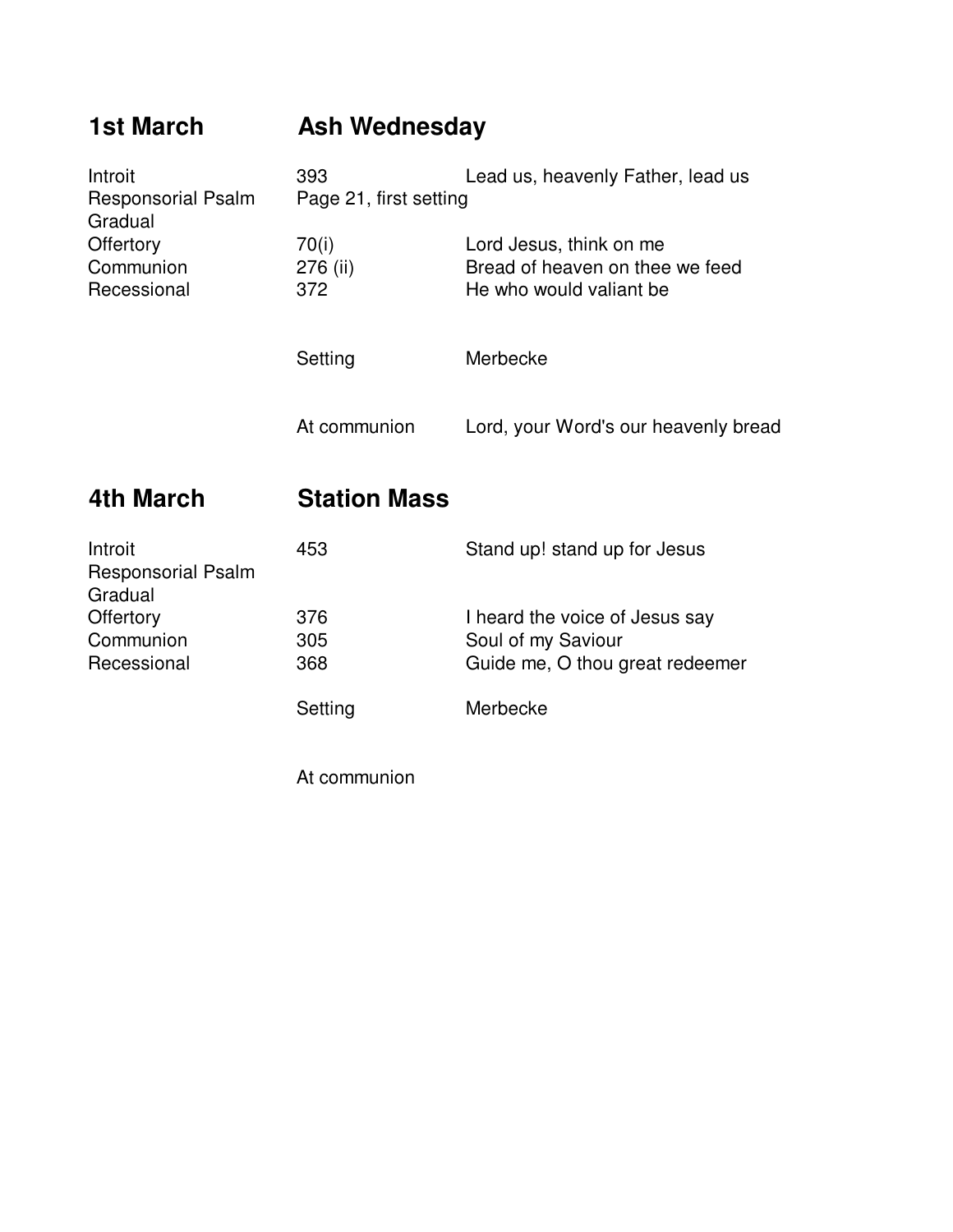| <b>5th March</b> | Lent I |  |
|------------------|--------|--|
|                  |        |  |

| Introit<br><b>Responsorial Psalm</b><br>Gradual | 67<br>Forty days and forty nights<br>Page 21, first setting |                                                                                              |  |
|-------------------------------------------------|-------------------------------------------------------------|----------------------------------------------------------------------------------------------|--|
| Offertory<br>Communion<br>Recessional           | 453<br>72<br>368                                            | Stand up! Stand up for Jesus<br>My faith looks up to thee<br>Guide me, O thou great redeemer |  |
|                                                 | Setting                                                     | <b>St Ralph Sherwin Mass</b>                                                                 |  |
|                                                 | At communion                                                | Lord, your Word's our heavenly bread                                                         |  |
|                                                 |                                                             |                                                                                              |  |
| 12th March                                      | <b>Lent II</b>                                              |                                                                                              |  |
| Introit<br><b>Responsorial Psalm</b>            | 178<br>Page 23, first setting                               | Tis good, Lord, to be here                                                                   |  |
| Gradual<br>Offertory                            | 339                                                         | Be thou my vision                                                                            |  |
| Communion                                       | 308                                                         | Thee we adore                                                                                |  |
| Recessional                                     | 391                                                         | King of glory, King of peace                                                                 |  |

At communion Celtic benediction